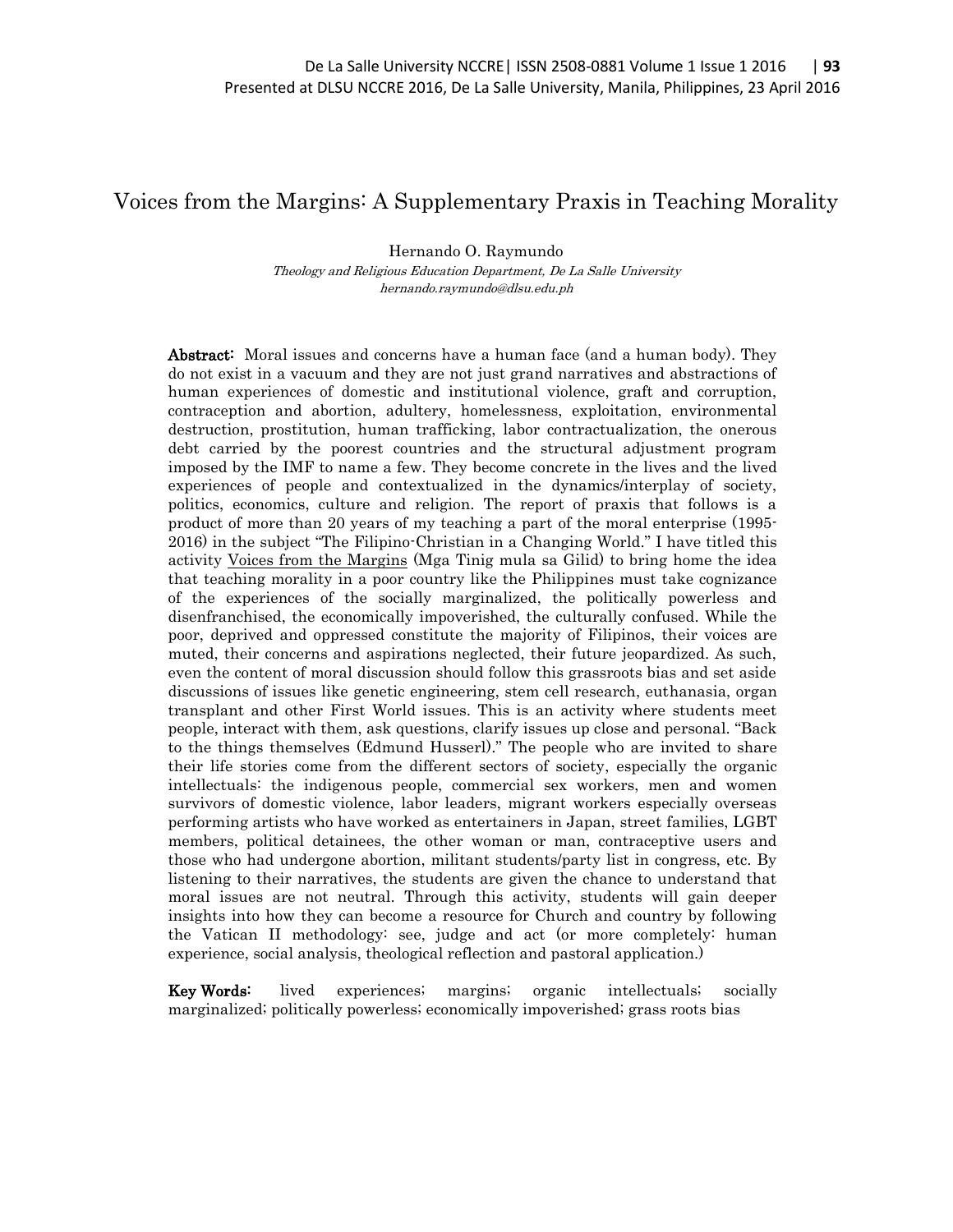## 1. PSYCHOLOGICAL FOUNDATIONS

Contemporary educational psychology teaches that for effective and worthwhile learning to take place, a variety of methods and activities must be done in the classroom by the teacher and students. It also teaches that the three domains of knowledge must be addressed, namely, the cognitive, the affective and the psychomotor domains and each of these requires specific tasks to be developed. In a religious or catechetical setting, this is sometimes modified as doctrine, moral and worship (creed, code, and cult). Bloom gives us a comprehensive list of tasks that is helpful in formulating objectives and choosing activities. The figure below aptly shows this.



Dale's Cone of Experience

Fig.2 Bloom's Taxonomy (Revised)



Based on an APA adaptation of Anderson, L.W. & Krathwohl, D.R. (Eds.) (2001)

Michael T. Buchanan in an article entitled "Pedagogical Drift: The Evolution of New Approaches and Paradigms in Religious Education" enumerates 5 approaches ; the Doctrinal approach, the Kerygmatic approach, the Life-centered approach, the Shared Christian praxis approach, the Phenomenological approach, the Typological approach and Educational approach (Buchanan: 2003).

Filipino psychologists are of the opinion that the following issues need to be included and emphasized: identity and national consciousness, social awareness and involvement, psychology of language and culture and applications and bases of Filipino psychology (health practices, agriculture, art, religion (Virgilio Enriquez: 1994 as summarized by Robert E. Javier).

Building on the work of Fr. Leonardo Mercado, SVD, Fr. Dionisio Miranda a pioneer in the country in employing vernacular concepts to make Christian ethics culturally intelligible initiated the development of a Filipino moral anthropology built on the Philippine concept of loob (inner self; will), rearticulating [conscience](http://nbdb.gov.ph/nbdb-awb/index.php?filter=K) as **loob**-makatao (humane inner self) or loob moral and highlighting virtues in Philippine categories related to the nature of one's loob (e.g. kagandahang-loob or gracious goodness as queen or form of all virtues). This is an important step— followed by younger theologians, albeit using a more discourse and [praxial-based](http://files.ctewc.gethifi.com/news/read-the-newly-posted-article-from-agnes-brazal/Brazal_Redeeming_the_Vernacular.pdf) [methodology](http://files.ctewc.gethifi.com/news/read-the-newly-posted-article-from-agnes-brazal/Brazal_Redeeming_the_Vernacular.pdf)— in decolonizing the faith and in instilling appreciation of our cultural categories and ways to become more fully human (Brazal, 2016)."

In tertiary Catholic schools where many students are disconnected or alienated from social, political, economic and cultural realities, activities that simulate or model a real experience is necessary to address the gap. 'Voices from the Margins' is an attempt to bridge the gap by contextualizing the life-experiences of the different sectors within a particular framework. Its objective is to deepen the students' understanding of the challenge of the Church to work for the elimination of the roots of social injustice and dehumanizing poverty. It is also an activity wherein the concept "option for the poor" is practiced, i.e. recognizing the great wealth of